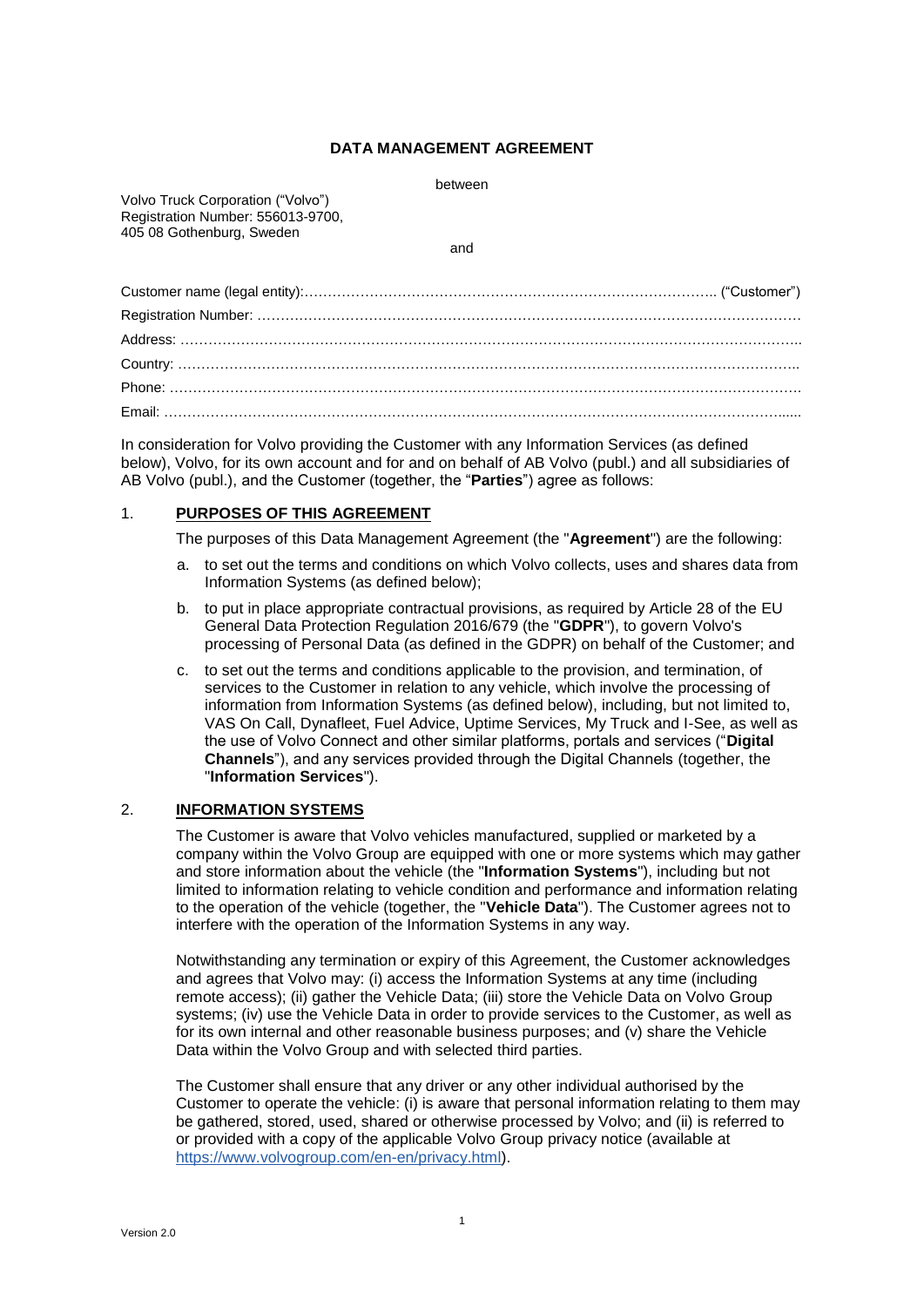The Customer agrees to notify Volvo in writing if it sells or otherwise transfers ownership of the vehicle to a third party.

## 3. **DATA PROTECTION AND PROCESSING**

During the course of providing the Information Services, either directly or through its authorised dealers, as well as during the course of Volvo, any of its authorised business partners or any third party providing services, such as repair, maintenance or other services (whether or not under warranty), Volvo may process personal data within the meaning of the GDPR ("**Personal Data**"), on behalf of the Customer, its affiliates or agents. With respect to any such processing, the Parties agree that the Customer is the "controller" and that Volvo will act as the Customer's "processor" as contemplated in the GDPR. [Appendix](#page-5-0) 1 of this Agreement (*[Provisions Regarding the Processing of Personal Data](#page-5-0)*) sets out the terms and conditions applicable to such processing of Personal Data and shall apply whenever Volvo is processing Personal Data on behalf of the Customer.

The Customer undertakes to comply with applicable data protection laws, including, but not limited to, any obligations relating to the establishment of a legal ground for processing Personal Data and the provision of information to data subjects under the GDPR, and similar obligations imposed by laws in other jurisdictions. To the extent permitted by law, the Customer shall hold Volvo, its representatives and agents, and any third parties acting on behalf of Volvo, indemnified against any loss arising directly or indirectly from the Customer's failure to comply with applicable data protection laws.

### 4. **SERVICE TERMS AND CONDITIONS**

Volvo shall provide the Customer with the Information Services which the Customer has requested, or which Volvo has offered to the Customer and the Customer has agreed to receive, or for which the Customer has registered or otherwise subscribed via the Digital Channels, in each case whether or not for payment.

Provision of the Information Services may be subject to specific terms and conditions in addition to those set out in this Agreement, relating to, for example, price and payment, subscription terms and duration. In the event of a conflict between the provisions of this Agreement and such specific terms and conditions, the specific terms and conditions shall take precedence and shall apply in place of the conflicting provisions of this Agreement, but the remaining provisions of this Agreement shall continue to apply.

The Customer shall not distribute, retransfer, copy, publish, modify, enhance, reverse engineer, decompile or otherwise alter the Information Systems.

Volvo may modify, upgrade, exchange or substitute any of the Information Services or part thereof without notice as part of the continuous improvement process related to the Information System or as required to comply with any applicable safety, statutory or regulatory requirement or for added functionality which does not materially affect the quality or performance of the Information Services or of the vehicle.

The right of the Customer to use the Information Systems is subject to the technical and regulatory availability of the Information Systems. The technical availability of the Information Systems depends on availability of network and satellite coverage and may be disrupted due to local barriers (including but not limited to bridges, buildings and other physical barriers), atmospheric or topographic conditions and technical limitations (including but not limited to inbuilt errors of any GPS system).

Volvo disclaims any guarantee or liability for the security of the mobile telecommunications, wireless or other network used for the transmission of Vehicle Data and other information.

The Information Systems may not be available due to maintenance work. Details of planned maintenance work will, if possible, be posted on the Digital Channels or otherwise communicated to the Customer. Volvo will seek to minimise disruption of the Information Systems' availability.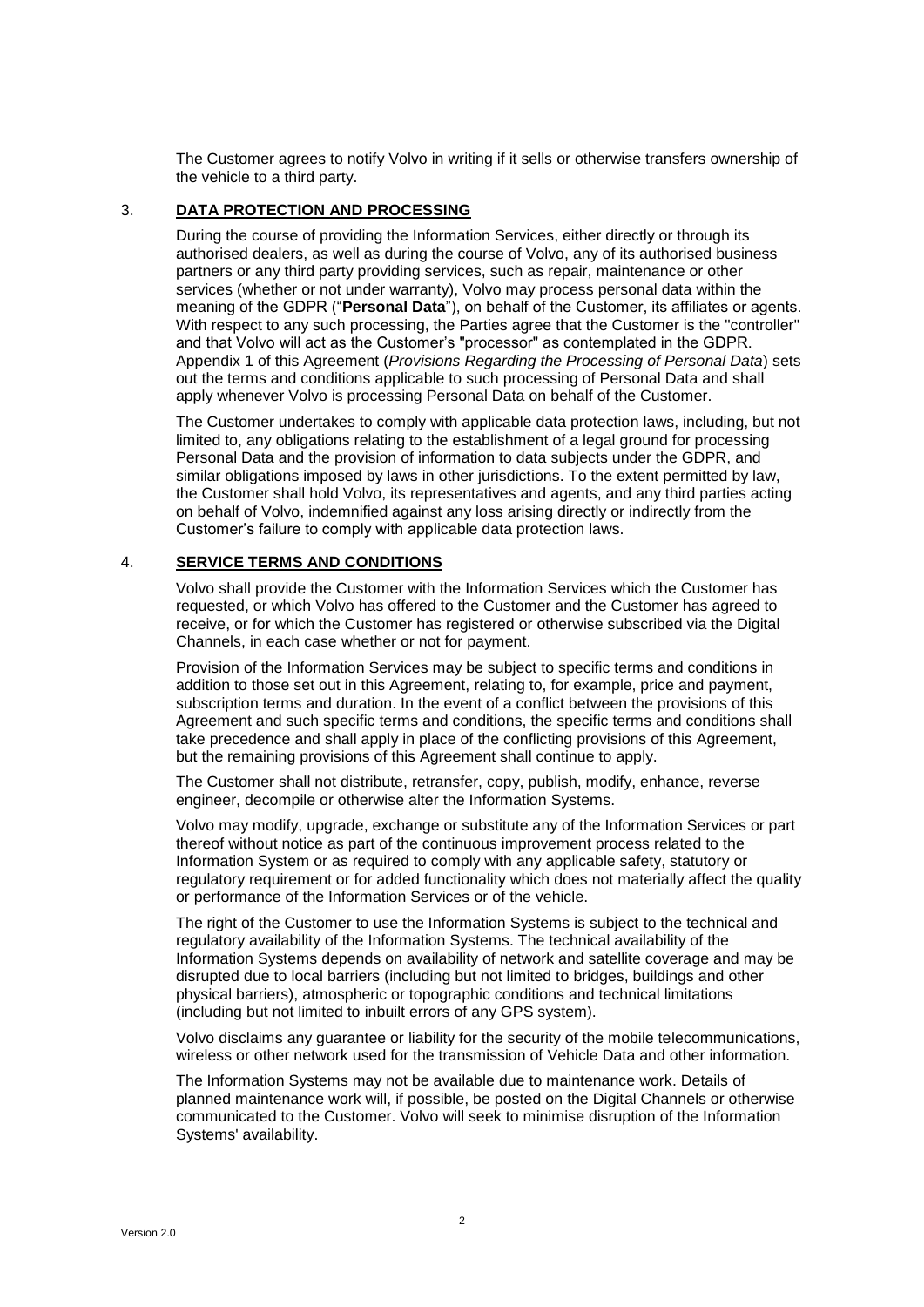The Customer shall at all times comply with Volvo's user guidelines and manuals in respect of each vehicle.

The Customer acknowledges that the Information Systems may not be available in all countries.

Volvo may suspend the Customer's access to the Information Services or may use the Information Systems to locate a registered vehicle, if Volvo reasonably believes that the vehicle is not operated by Customer as lawful owner or otherwise in compliance with applicable law or the terms and conditions of this Agreement or any other agreement between the Customer and any Volvo Group entity.

# 5. **DEACTIVATION OF THE INFORMATION SYSTEMS**

Upon the written request of the Customer, Volvo shall deactivate its remote access to the Information Systems with respect to any nominated vehicle, by reference to the vehicle identification number ("**VIN**"), at the Customer's expense and without undue delay ("**Vehicle Deactivation**"). To the extent that Vehicle Deactivation must be carried out by a Volvo-authorized workshop, the Customer shall be responsible for delivering the nominated vehicle(s) to any such workshop for deactivation.

For the avoidance of doubt, Vehicle Deactivation shall not prevent (i) remote access to the Information Systems if required by applicable law; or (ii) access to the Information Systems through a plug-in device, including but not limited to TechTool, for the purposes of repair and maintenance or warranty work; or (iii) if required by applicable law.

The Customer acknowledges that Vehicle Deactivation shall mean that Volvo is unable to provide any Information Services with respect to the vehicle that has been deactivated. The Customer consequently acknowledges and agrees that Vehicle Deactivation shall automatically terminate any services agreement entered into by the Customer and any Volvo Group entity, without any liability on the part of any Volvo Group entity, with respect to Information Services relating to the vehicle being deactivated.

Upon the written request of the Customer, Volvo shall reactivate its remote access to the Information Systems with respect to any nominated vehicle, by reference to the VIN at the Customer's expense ("**Vehicle Reactivation**"). Unless Volvo is able to carry out Vehicle Reactivation remotely, any Vehicle Reactivation must be carried out by a Volvo-authorized workshop and the Customer shall be responsible for delivering the nominated vehicle(s) to any such workshop for reactivation. In the event of a Vehicle Reactivation, the terms and conditions of this Agreement and any other services agreement shall apply to the provision of any Information Services with respect to such vehicle.

# 6. **LIMITATIONS OF LIABILITY**

Unless otherwise provided for in specific terms and conditions relating to the provision of Information Services, Volvo's total maximum liability under this Agreement for claims arising in each calendar quarter (whether in contract, tort, negligence, statute, restitution, or otherwise) shall not exceed one hundred per cent (100%) of the fees paid for Information Services in the calendar quarter in which the claim arose.

Volvo shall not be liable (whether in contract, tort, negligence, statute or otherwise) for any loss of profit, loss of business, wasted management time or costs of data reconstruction or recovery, whether such loss arises directly or indirectly and whether Volvo was aware of its possibility or not, or for any consequential or indirect losses.

Volvo shall not be liable for any loss or damage of any kind whatsoever caused by acts or omissions of the Customer, including, but not limited to, the Customer's failure to comply with any data protection laws.

Volvo shall not be liable for any loss or damage of any kind whatsoever caused by a failure or downtime of the public communications systems on which the provision of the Information Services may be dependent.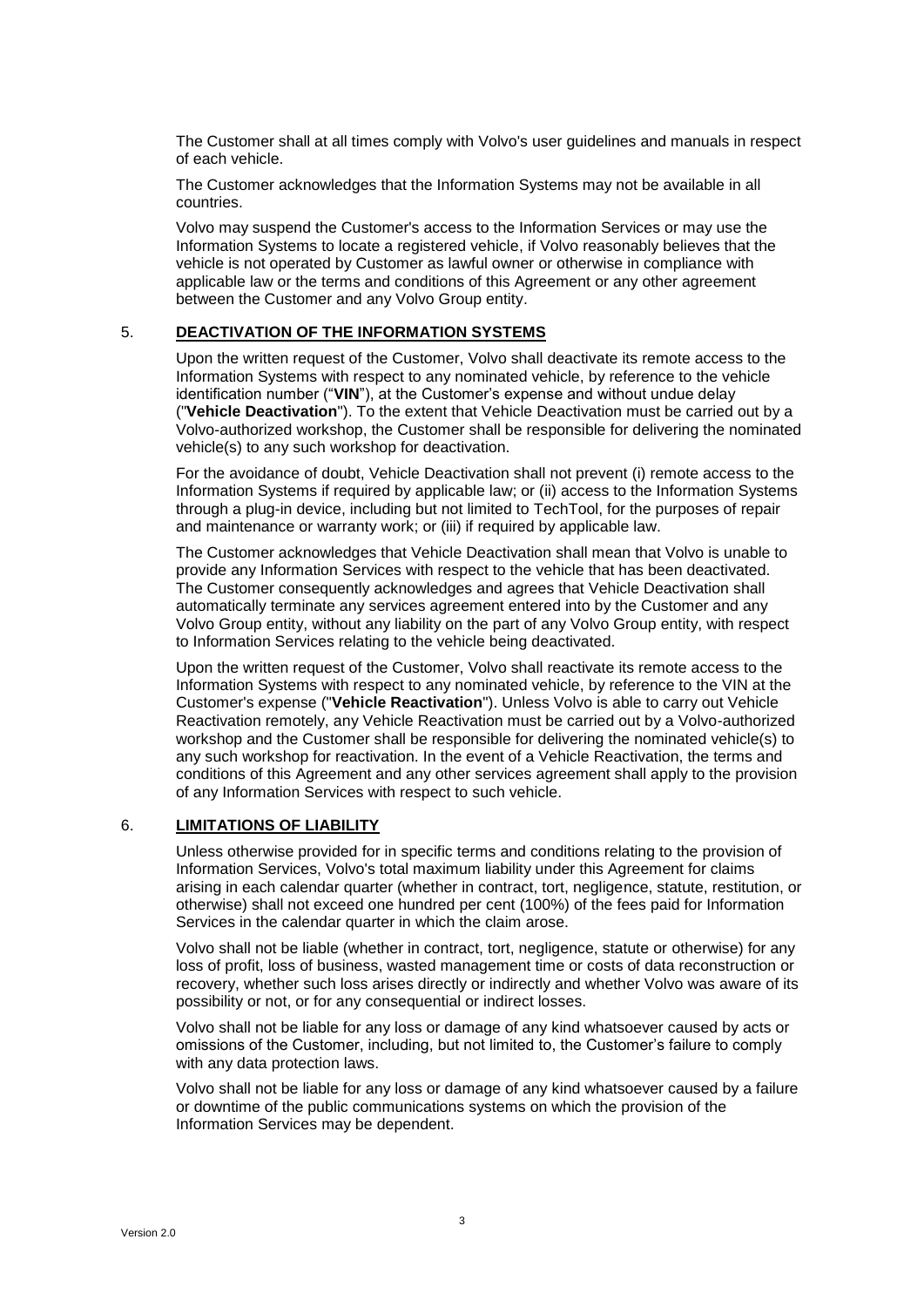The Customer understands and agrees that: (i) it has no contractual relationship with the underlying carrier of mobile and wireless services used for the transmission of data and information, (ii) it is not a third party beneficiary of any agreement between Volvo or any of its affiliates and the underlying carrier, (iii) the underlying carrier has no liability of any kind to Customer whether for breach of contract, warranty, negligence, strict liability in tort or otherwise, (iv) messages and any other information or data may be delayed, deleted or not delivered, and (v) the underlying carrier cannot guarantee the security of wireless transmissions and will not be liable for any lack of security relating to the use of the Information Services.

## 7. **WARRANTIES**

The Customer warrants to Volvo that it has, and will have at all times during the term of this Agreement, all necessary consents, permissions, licences and authorisations to ensure that the Customer uses the Information Services, Information Systems and Digital Channels in full compliance with all applicable laws and regulations.

Statutory or manufacturer's warranty rights are limited to those provided in relation to the specific Information Services separately purchased by the Customer. Such warranty rights do not cover any other Information Services and/or the operability of the Information Systems.

Volvo hereby excludes to the fullest extent permissible in law, all conditions, warranties and stipulations, express (other than those set out in this Agreement) or implied, statutory, customary or otherwise which, but for such exclusion, would or might subsist in favour of Customer.

# 8. **GENERAL**

By signing this Agreement or by downloading, accessing, installing or otherwise using the Information Services, the Customer acknowledges that it: (a) has read and understood the Agreement; (b) has all necessary authorisations to enable it to enter into the Agreement (including where it is entering into the Agreement on behalf of other group entities) and to enable the Volvo Group to undertake the activities foreseen in the Agreement; and (c) agrees to be bound by its terms and conditions, as amended from time to time, in place of any previous Telematics Services Agreement or Data Management Agreement between Volvo and the Customer.

Volvo may vary or amend the terms and conditions of this Agreement by publishing a new version at: [http://tsadp.volvotrucks.com/.](http://tsadp.volvotrucks.com/) The Customer shall be deemed to have accepted the new terms if it has continued to use the Information Services for three (3) months after such new terms have been published.

The formation, existence, construction, performance, validity and all aspects whatsoever of this Agreement or of any term of this Agreement will be governed by Swedish law with the exclusion of the Swedish law on conflict of laws and with the exclusion of the UNCISGrules, unless and to the extent other law mandatorily applies.

The Swedish courts, with the district court of Gothenburg (*Göteborgs tingsrätt*) as first instance, will have exclusive jurisdiction to settle any dispute which may arise out of, or in connection with this Agreement. The parties agree to submit to that jurisdiction.

If any condition or part of this Agreement is found by any court, tribunal, administrative body or authority of competent jurisdiction to be illegal, invalid or unenforceable then that provision will, to the extent required, be severed from this Agreement and will be ineffective, without, as far as is possible, modifying any other provision or part of this Agreement and this will not affect any other provisions of this Agreement which will remain in full force and effect.

Volvo shall have the right to transfer this Agreement at any time to any Volvo Group entity. The Customer shall approve such assumption of contract and shall release Volvo from this Agreement without any further claims.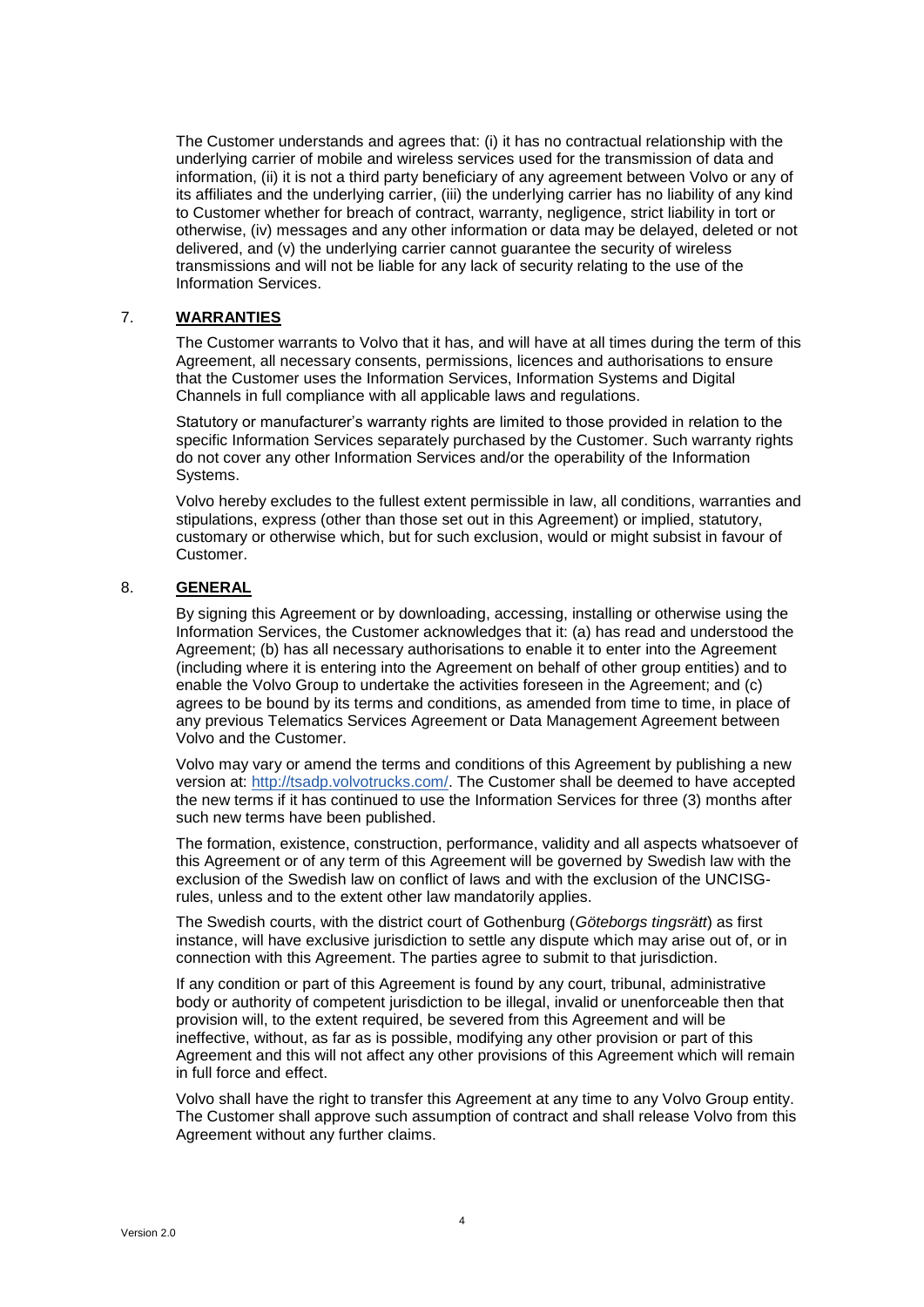IF YOU DO NOT AGREE TO THE TERMS AND CONDITIONS OF THIS AGREEMENT (OR ANY AMENDMENT OF THIS AGREEMENT), YOU MUST NOT SIGN THIS DOCUMENT, OR DOWNLOAD, ACCESS, INSTALL OR OTHERWISE USE ANY OF THE INFORMATION SERVICES.

CUSTOMER:

| (sign) |  |
|--------|--|
|        |  |
| Name:  |  |
| Title: |  |

VOLVO: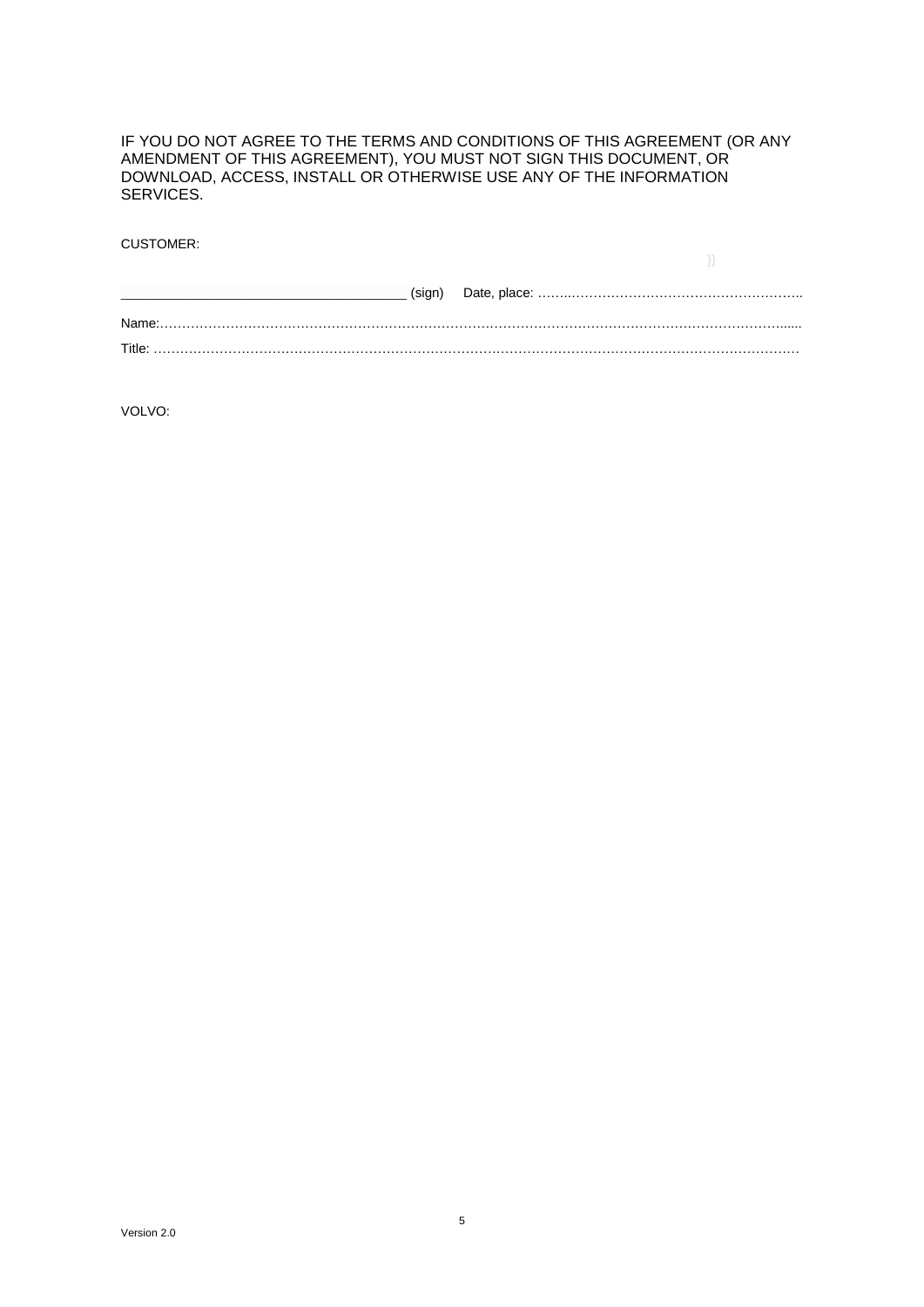## **APPENDIX 1**

## **PROVISIONS REGARDING THE PROCESSING OF PERSONAL DATA**

## **PART A**

# <span id="page-5-0"></span>**GENERAL PROVISIONS RELATING TO VOLVO'S PROCESSING OF PERSONAL DATA**

### 1. **VOLVO AS A PROCESSOR**

- 1.1 For the purposes of this [Appendix](#page-5-0) 1 (*[Provisions Regarding the Processing of Personal](#page-5-0)  [Data](#page-5-0)*) "Controller", "Processor", "Supervisory Authority", "Personal Data", "Personal Data Breach", and "Data Subject" shall have the same meanings as given to those terms in the GDPR.
- 1.2 [Part](#page-8-0) B of this [Appendix](#page-5-0) 1 (*[Provisions Regarding the Processing of Personal Data](#page-5-0)*) sets out a description of the Personal Data processed by Volvo under this Agreement as required by Article 28(3) of the GDPR. For the avoidance of doubt, Part B does not create any obligation or rights for any party to this Agreement.
- 1.3 The Parties agree that, when Volvo is processing Personal Data on behalf of the Customer in the course of providing Information Services to the Customer, the Customer shall be the Controller and Volvo shall be the Processor of such Personal Data and that the following provisions shall apply in such circumstances.
	- (a) Volvo shall only process Personal Data in accordance with the Customer's documented instructions, unless otherwise required by applicable law to which Volvo is subject, in which case Volvo will inform the Customer of that legal requirement before such processing, unless the relevant applicable law prohibits such information. Volvo shall immediately inform the Customer if it believes that compliance with any instruction received would breach applicable data protection legislation.
	- (b) Beyond the automated service provision, individual documented instructions of the Customer are permitted only in exceptional cases and only in accordance with the terms of this Agreement.
	- (c) The Digital Channels provide Customers with the means to make corrections, deletions or blocking of Personal Data. The Customer shall therefore use all reasonable endeavours to utilize such Digital Channels prior to contacting Volvo with any request to correct, delete or block Personal Data. The Customer further acknowledges and agrees that Volvo may also act as Controller with respect to the Personal Data and in such circumstances may therefore retain any such Personal Data in its capacity as Controller notwithstanding any request from the Customer to delete Personal Data held by Volvo in its capacity as a Processor.
	- (d) The Customer authorizes Volvo to engage other Processors, including any member of the Volvo Group, for carrying out specific processing activities on behalf of the Customer (each a "**Subprocessor**"), provided that Volvo shall ensure that it has appropriate data protection provisions in place with each Subprocessor to satisfy the requirements of Article 28(3) GDPR. Volvo shall promptly notify the Customer in a reasonable manner, including but not limited to publishing an updated list of Subprocessors on a Web site, in the event of intended changes to its Subprocessors and allow the Customer the opportunity to object to such change. The Customer acknowledges that in some cases, should the Customer object to such change, this may mean that Volvo is unable to provide some or all Information Services. The Customer consequently acknowledges and agrees that should the Customer object to such change, Volvo may automatically terminate any services agreement entered into by the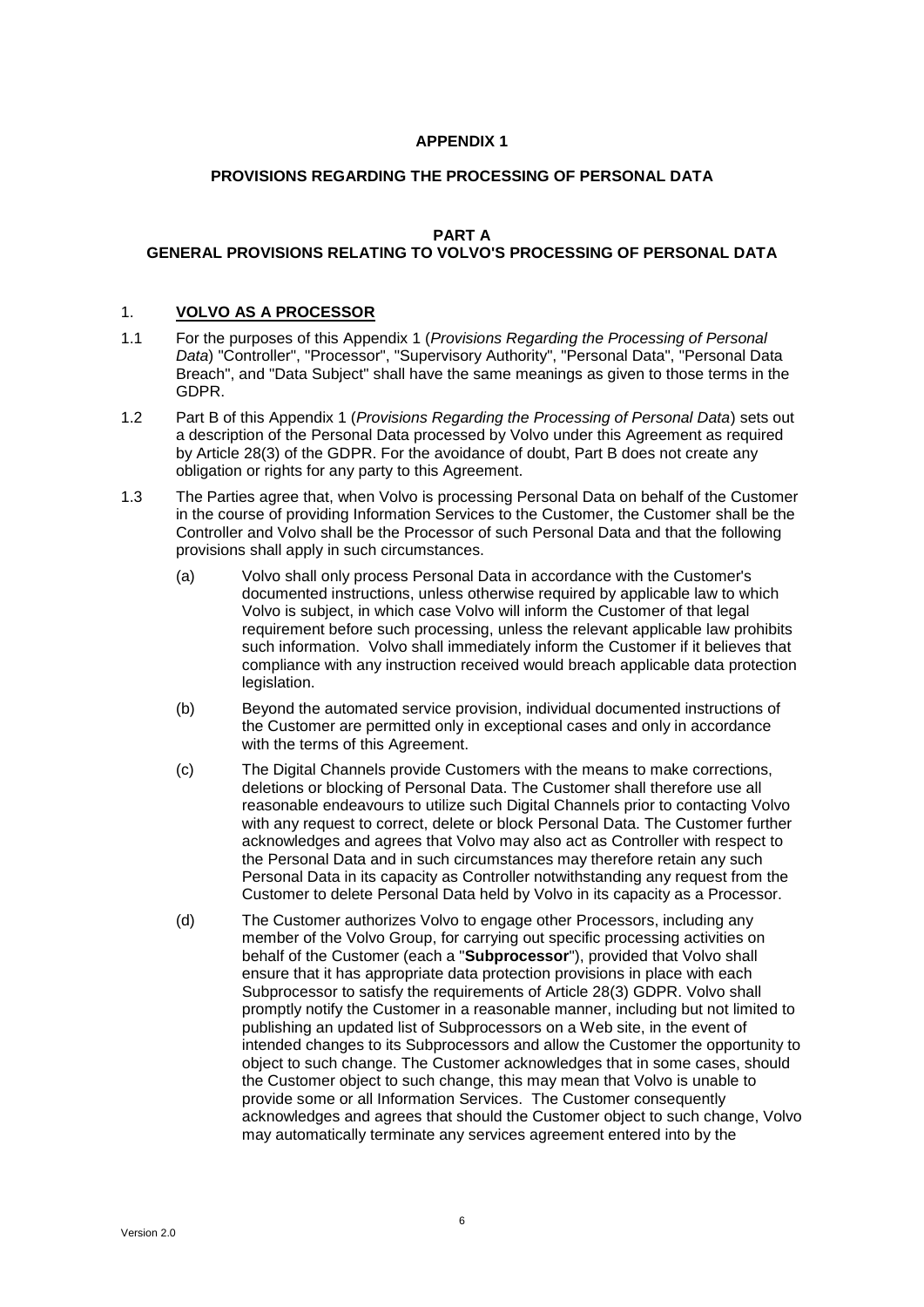Customer and any Volvo Group entity, without any liability on the part of any Volvo Group entity, with respect to Information Services.

- (e) The Customer hereby appoints Volvo as its attorney solely for the purpose of entering into the Standard Contractual Clauses (processors) set out in Decision 2010/87/EC, or any other agreement with any sub-processor required by law for the processing of personal data, on behalf of the Customer and with any subprocessors located outside of the European Economic Area in order to facilitate the transfer of Personal Data in compliance with the GDPR, and further the Customer acknowledges that any such sub-processor may enter into a subprocessor agreement with subsequent sub-processors.
- (f) The Customer agrees that Volvo may transfer Personal Data to any country, including any country located outside of the EEA. In such circumstances, the Parties shall take such further measures as are required to ensure that such transfers are in accordance with applicable data protection law, which may include entering into Standard Contractual Clauses.
- (g) Nothing in the Agreement shall prevent or limit Volvo's ability to process Personal Data as Controller, even in respect of Personal Data which Volvo may be processing on behalf of the Customer as Processor.

## 2. **FURTHER DUTIES OF CUSTOMER**

- 2.1 The Customer remains legally responsible for the assessment of the lawfulness of the collection, processing and use of Personal Data, as well as for the safeguarding of the rights of affected third parties and with regard to claims asserted by such third parties and the Customer shall ensure that any Personal Data stored in the Information Systems is lawfully processed.
- 2.2 The Customer shall immediately inform Volvo and provide Volvo with appropriate instructions if it has determined that there are errors or irregularities in Volvo's processing of Personal Data under this Agreement.

# 3. **FURTHER DUTIES OF VOLVO**

- 3.1 Volvo shall inform the Customer without undue delay, and, where feasible, not later than 72 hours after having become aware of it, if there has been a Personal Data Breach affecting the Personal Data processed by Volvo on behalf of the Customer in accordance with this Agreement.
- 3.2 Volvo shall ensure that all personnel (including personnel of Volvo's Subprocessors involved in processing Personal Data in connection with this Agreement) are subject to an appropriate obligation of confidentiality.
- 3.3 Taking into account the nature of the processing, Volvo shall assist the Customer by implementing appropriate technical and organizational measures, insofar as this is possible, for the fulfilment of the Customer's obligations as a Controller to respond to requests for exercising data subject rights under applicable data protection laws.
- 3.4 Volvo shall co-operate with the Customer and take such reasonable commercial steps as are directed by the Customer to assist in the investigation, mitigation and remediation of each Personal Data Breach, including with respect to any notifications to a relevant Supervisory Authority or Data Subjects.
- 3.5 Volvo shall, at the expense of the Customer, provide such reasonable assistance as maybe reasonably requested by the Customer with respect to any data protection impact assessments, and prior consultations with Supervisory Authorities which the Customer reasonably considers to be required by Article 35 or 36 of the GDPR, in each case solely in relation to processing of Personal Data in connection with this Agreement and taking into account the nature of the processing and information available to Volvo.
- <span id="page-6-0"></span>3.6 Customer may, no more than once per calendar year upon at least thirty (30) day's prior written notice, conduct an audit or appoint an independent third party auditor (provided that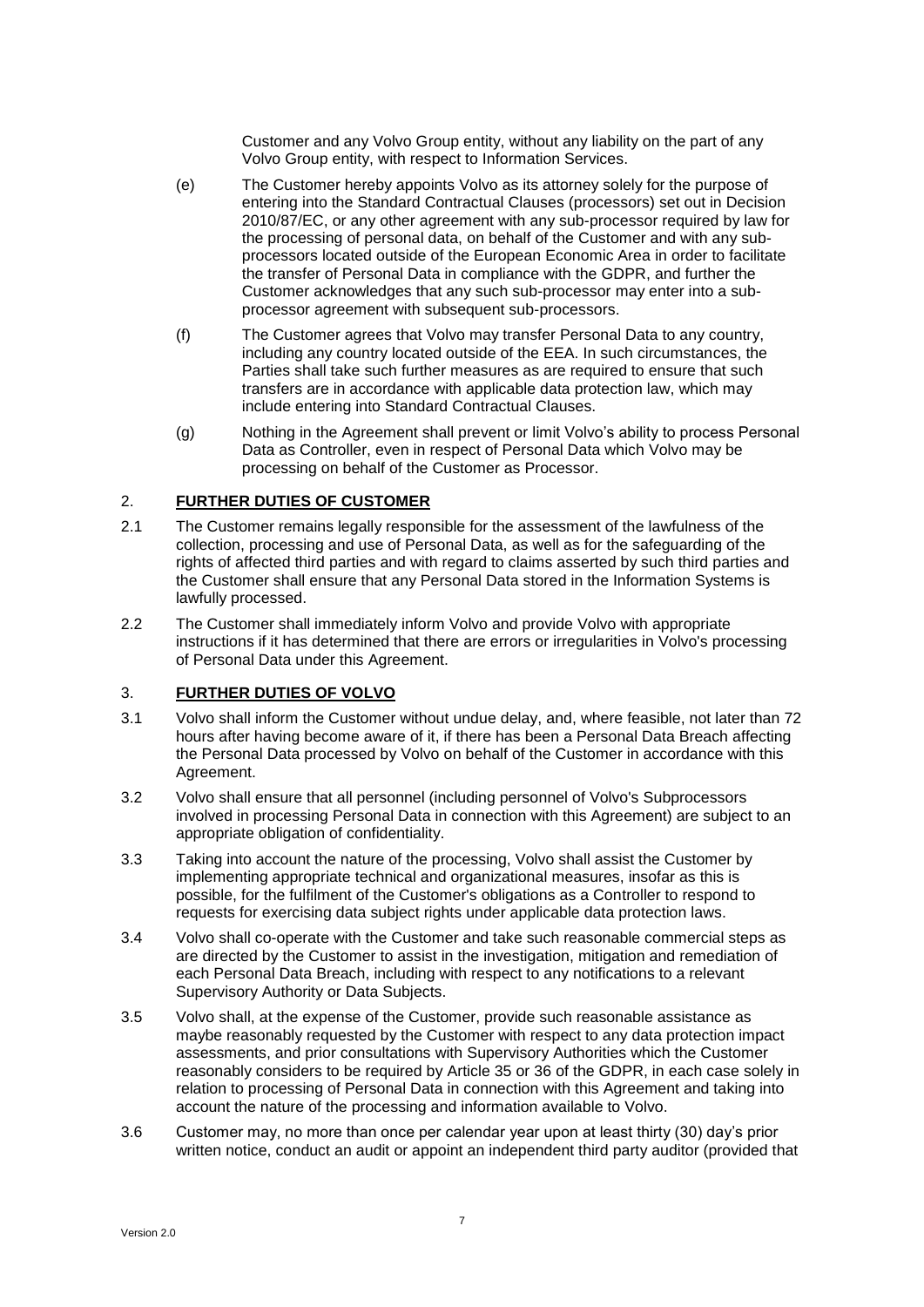the Customer or such independent third party auditor is bound by a confidentiality undertaking agreed by Volvo) to conduct, during Volvo's normal working hours, an audit to assess Volvo's compliance with this [Appendix](#page-5-0) 1 *[\(Provisions Regarding the Processing of](#page-5-0)  [Personal Data](#page-5-0)*). The costs of any audit performed under this Paragraph [3.6](#page-6-0) shall be borne by the Customer. The audit shall be restricted in scope, manner and duration to that which is reasonably necessary to achieve its purpose and may not unnecessarily disrupt Volvo operations.

- 3.7 Volvo will not disclose any Personal Data which it is processing as a Processor on behalf of the Customer following information requests by third parties without prior consent from the Customer, unless Volvo is required to do so by law or order by a court or competent authority.
- 3.8 Volvo shall promptly upon termination or expiry of this Agreement or otherwise on request by Customer, return to Customer or delete all Personal Data, including any copies thereof, on any media in its power, possession or control, except to the extent that Volvo is required by applicable law to retain such Personal Data or Volvo otherwise holds such Personal Data in its capacity as a Controller.

# 4. **DATA SECURITY**

Volvo shall ensure sufficient data security by means of appropriate technical and organizational measures to protect the Personal Data that is processed on behalf of the Customer, and Volvo agrees that such measures shall comply with the requirements of the applicable law. The technical and organizational measures to ensure data security may be modified by Volvo according to technical progress and development, provided that this does not result in a lower security level.